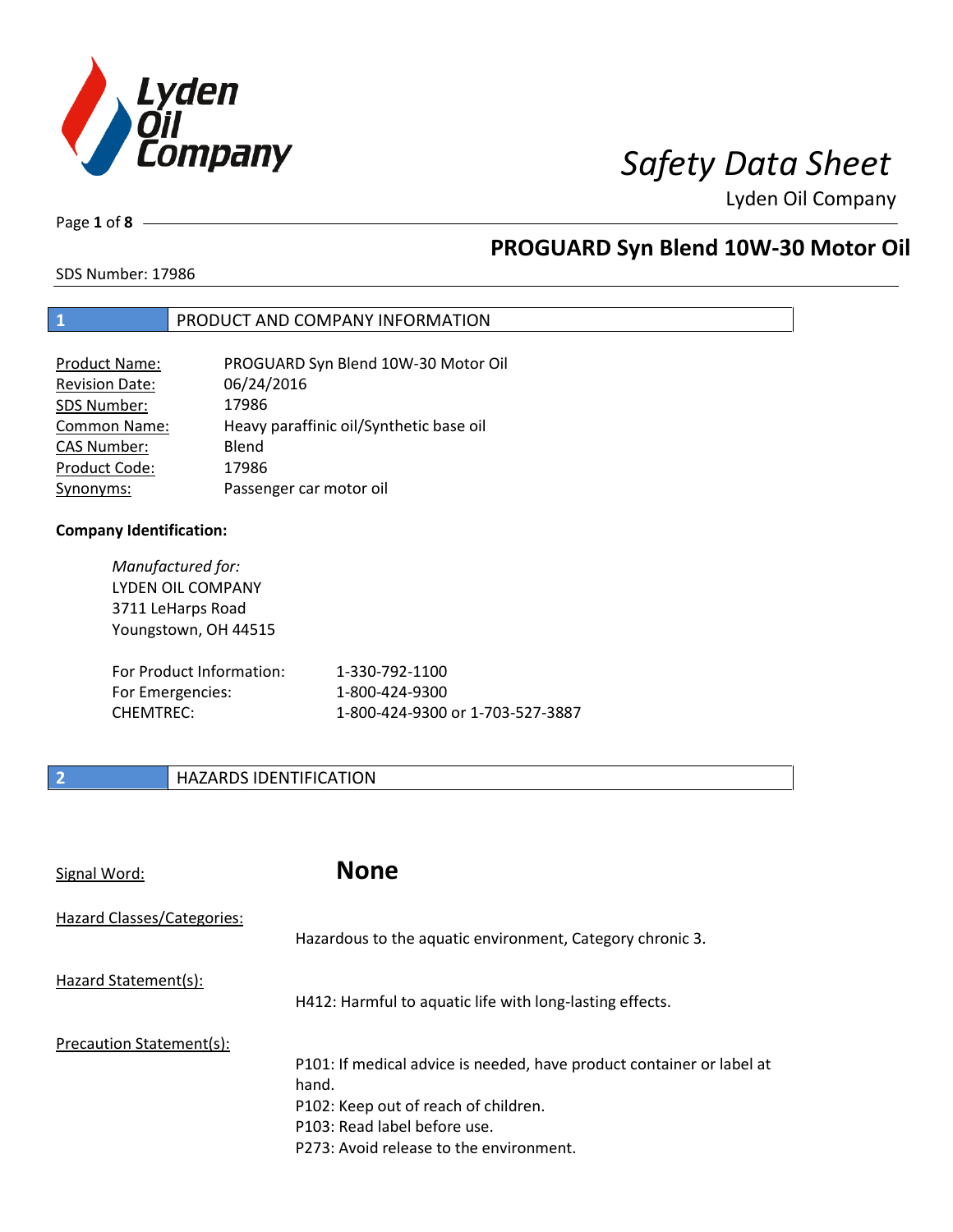

Lyden Oil Company

Page **2** of **8**

### **PROGUARD Syn Blend 10W-30 Motor Oil**

SDS Number: 17986

Other Hazard Statement(s):

Repeated exposure may cause skin dryness or cracking.

|  | COMPOSITION / INFORMATION ON INGREDIENTS |  |
|--|------------------------------------------|--|
|--|------------------------------------------|--|

Ingredients:

*Mixture of the substances listed below with nonhazardous additions.* 

| <b>Chemical Name</b>                                      | <b>CAS Number</b> | Percentage |
|-----------------------------------------------------------|-------------------|------------|
| Distillates (petroleum), solvent-dewaxed heavy paraffinic | 64742-65-0        | 80-90      |
| Additives                                                 | N/A               | $15$       |
| Zinc Alkyldithiophosphate                                 | 68649-42-3        | $<$ 5      |

*\*Any concentration shown as a range is to protect confidentiality or is due to batch variation.*

| $\vert$ 4 | AID MEASURES<br>$\overline{\phantom{a}}$ rinct.<br>כחו־ |
|-----------|---------------------------------------------------------|
|           |                                                         |

#### Description of First Aid Measures:

| Inhalation:   |                                                                                                                   |
|---------------|-------------------------------------------------------------------------------------------------------------------|
|               | If symptoms develop, move victim to fresh air. If symptoms persist,<br>obtain medical attention.                  |
| Skin Contact: |                                                                                                                   |
|               | Wash with soap and water. Remove contaminated clothing and wash<br>before reuse. Get medical attention if needed. |
| Eye Contact:  |                                                                                                                   |
|               | Rinse opened eye for several minutes under running water. If<br>symptoms persist, consult medical attention.      |
| Ingestion:    |                                                                                                                   |
|               | Rinse mouth with water. If symptoms develop, obtain medical<br>attention.                                         |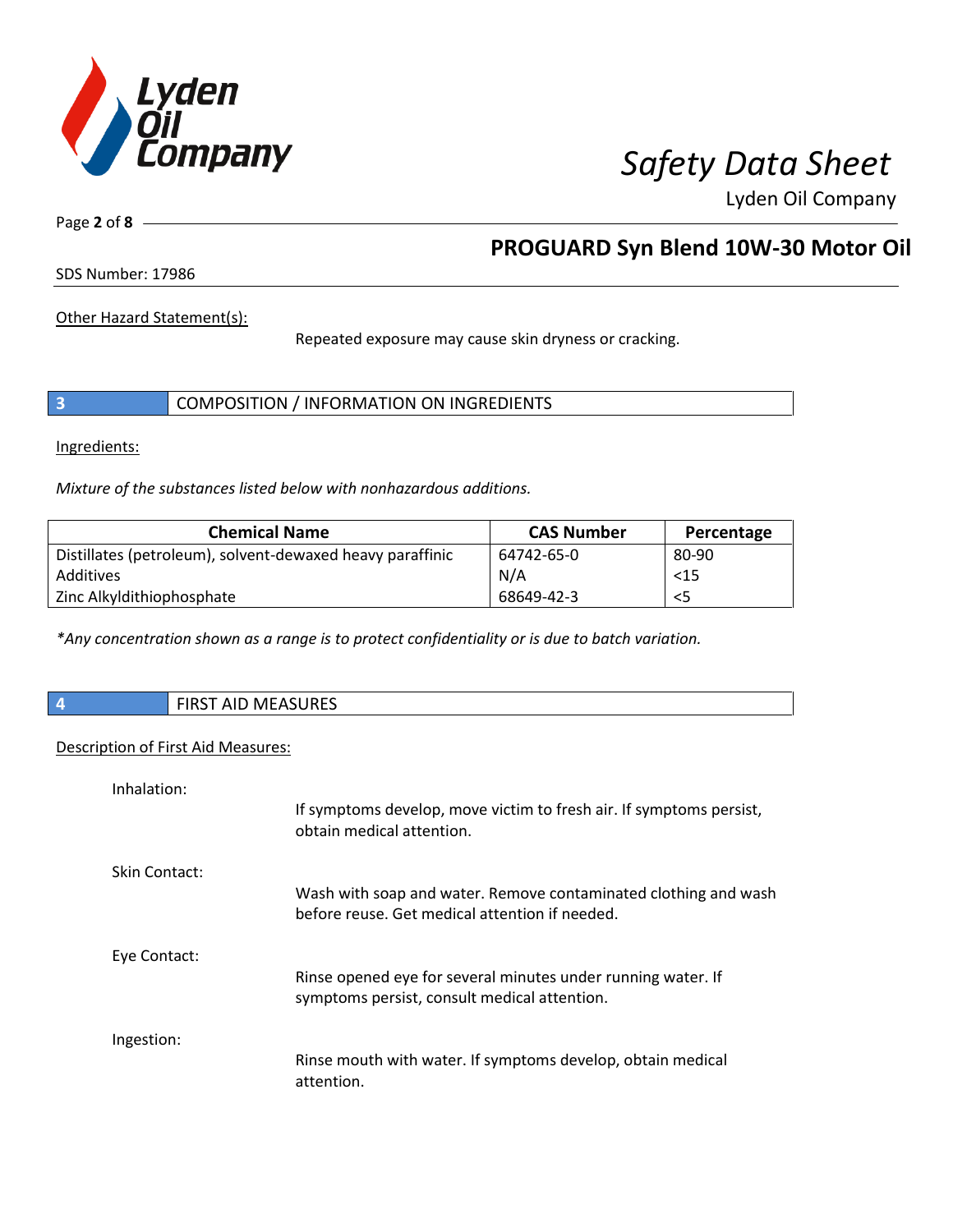

Lyden Oil Company

SDS Number: 17986

Page **3** of **8**

### **PROGUARD Syn Blend 10W-30 Motor Oil**

| Symptoms and Effects, both acute and delayed:         | No further relevent data available.                                                                                                                                                               |
|-------------------------------------------------------|---------------------------------------------------------------------------------------------------------------------------------------------------------------------------------------------------|
| <b>Recommended Actions:</b>                           | Treat symptomatically. Call a doctor or poison<br>control center for guidance.                                                                                                                    |
| 5<br>FIRE FIGHTING MEASURES                           |                                                                                                                                                                                                   |
| Recommended Fire-Extinguishing Equipment:             | Use dry powder, foam, or carbon dioxide fire<br>extinguishers. Water may be ineffective in fighting<br>an oil fire unless used by experienced fire fighters.                                      |
| Possible Hazards During a Fire:                       | Hazardous combustion products may include: A<br>complex mixture of airborne solid and liquid<br>particulates and gases (smoke). Carbon monoxide.<br>Unidentified organic and inorganic compounds. |
| Recommendations to Firefighters:                      | No special measures required.                                                                                                                                                                     |
| $6\phantom{1}6$<br><b>ACCIDENTAL RELEASE MEASURES</b> |                                                                                                                                                                                                   |
| <b>Personal Precautions:</b>                          | Avoid contact with skin, eyes, and clothing.<br>Keep away from sources of ignition.                                                                                                               |
| <b>Emergency Procedures:</b>                          | Contain spilled material, collect in suitable and<br>properly labled containers.                                                                                                                  |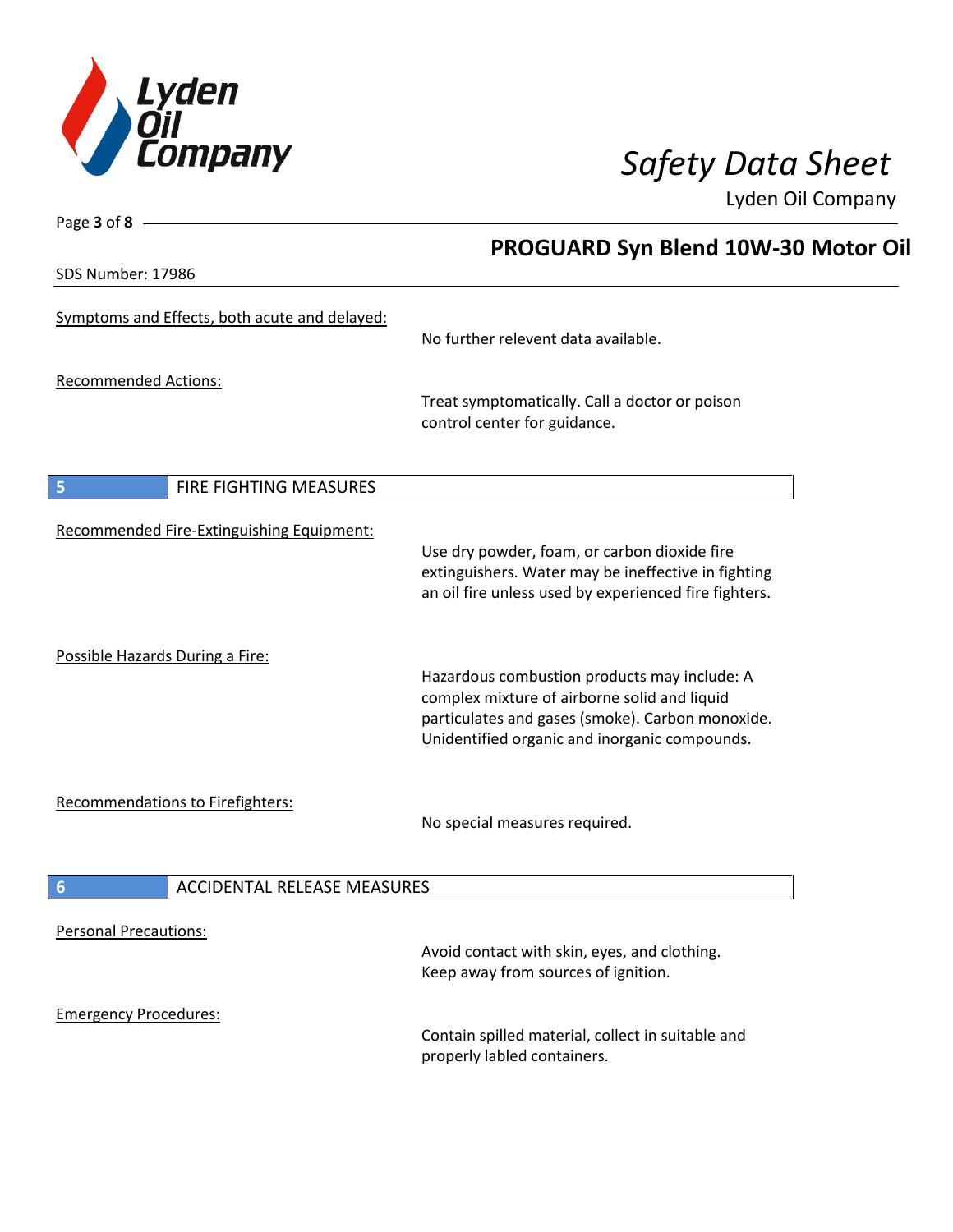

Page **4** of **8**

# *Safety Data Sheet*

Lyden Oil Company

|                                   | <b>PROGUARD Syn Blend 10W-30 Motor Oil</b>                                                            |
|-----------------------------------|-------------------------------------------------------------------------------------------------------|
| SDS Number: 17986                 |                                                                                                       |
| <b>Environmental Precautions:</b> |                                                                                                       |
|                                   | Do not allow to reach sewage system or any water                                                      |
|                                   | course.<br>Do not allow to enter ground waters.                                                       |
| Cleanup Procedures:               |                                                                                                       |
|                                   | Pick up excess with inert absorbant material.                                                         |
| $\overline{\mathbf{z}}$           | <b>HANDLING AND STORAGE</b>                                                                           |
|                                   |                                                                                                       |
| <b>Handling Precautions:</b>      | Handle with care and avoid spillage on the floor.<br>Do not cut, weld, drill, grind, braze, or solder |
|                                   | container.                                                                                            |
| <b>Storage Requirements:</b>      |                                                                                                       |
|                                   | Keep container tightly sealed.<br>Keep away from sources of ignition.                                 |
|                                   |                                                                                                       |
| $\boldsymbol{8}$                  | EXPOSURE CONTROLS / PERSONAL PROTECTION                                                               |
| <b>Exposure Limits:</b>           |                                                                                                       |
|                                   | -64742-65-0 Distillates (petroleum), solvent-dewaxed heavy paraffinic (80-90%):                       |
|                                   | ACGIH TLV - Long-term value: 5mg/m <sup>3</sup><br>OSHA PEL - Long-term value: 5mg/m <sup>3</sup>     |
| <b>Engineering Controls:</b>      |                                                                                                       |
|                                   | All ventilation should be designed in accordance<br>with OSHA standard (29 CFR 1910.94).              |
| Personal Protective Equipment:    |                                                                                                       |
|                                   | Wash hands before breaks and at the end of work.<br>Use safety glasses and gloves.                    |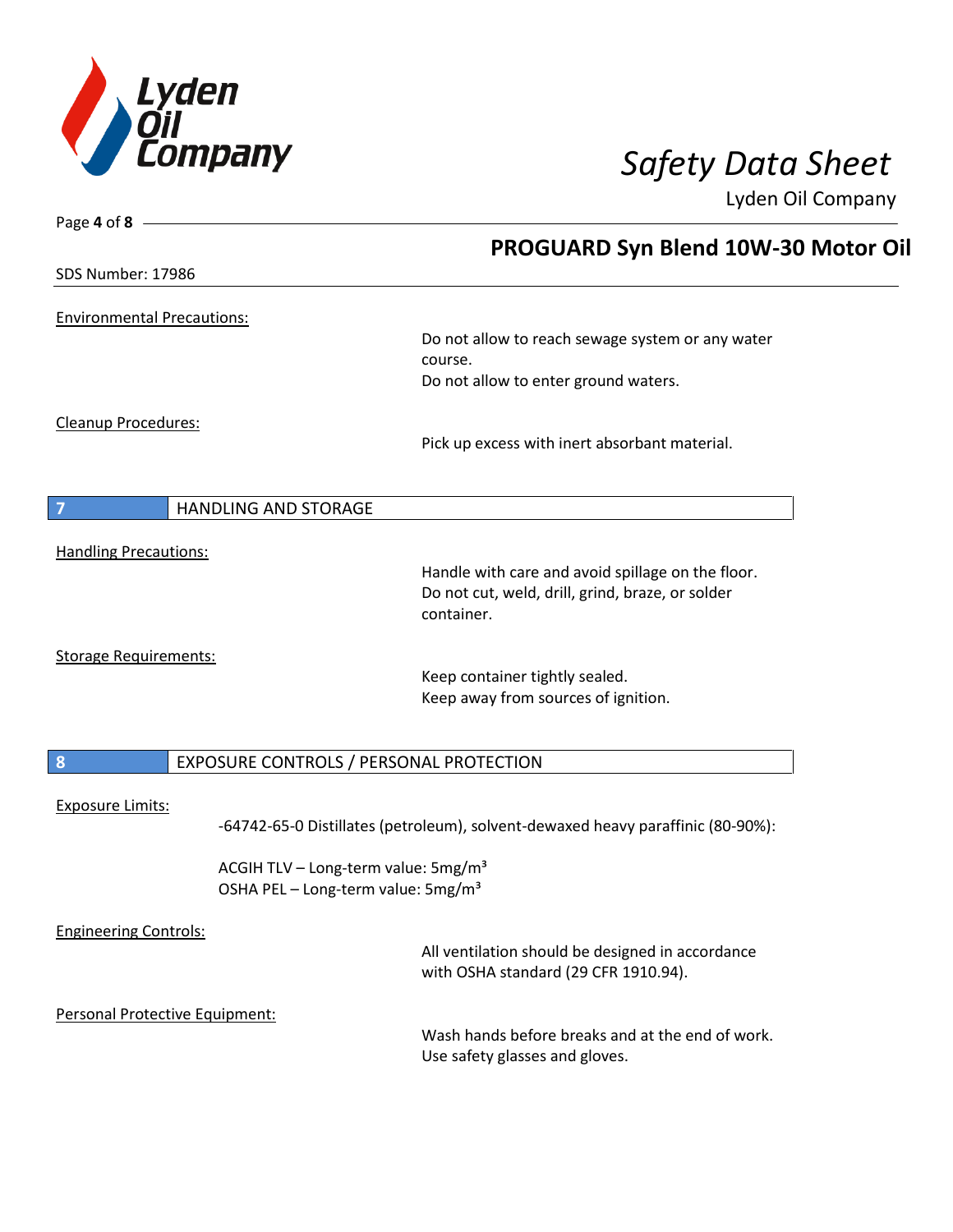

Lyden Oil Company

Page **5** of **8**

### **PROGUARD Syn Blend 10W-30 Motor Oil**

#### SDS Number: 17986

#### **9** PHYSICAL AND CHEMICAL PROPERTIES

| Color:                        | Amber                                                     |
|-------------------------------|-----------------------------------------------------------|
| <b>Physical State:</b>        | Liquid                                                    |
| Odor:                         | Data not available                                        |
| <b>Odor Threshold:</b>        | Data not available                                        |
| pH:                           | Data not available                                        |
| Melting Point:                | Data not available                                        |
| <b>Boiling Point:</b>         | Data not available                                        |
| <b>Boiling Range:</b>         | Data not available                                        |
| Flash Point:                  | 176.7° C / 350.1° F (COC Method)                          |
| <b>Evaporation Rate:</b>      | Data not available                                        |
| Flammability:                 | Data not available                                        |
| Flammability Limits:          | Data not available                                        |
| Vapor Pressure:               | Data not available                                        |
| Vapor Density:                | Data not available                                        |
| <b>Relative Density:</b>      | 7.33 pounds per gallon at 60°F                            |
| Solubilities:                 | Insoluble in water                                        |
| <b>Partition Coefficient:</b> | Data not available                                        |
| Auto-Ignition Temperature:    | Data not available                                        |
| Decomposition Temperature:    | Data not available                                        |
| Viscosity:                    | 10.5 mm <sup>2</sup> /sec (kinematic at 100 $^{\circ}$ C) |

| <b>10</b>                   | STABILITY AND REACTIVITY |                                                                  |
|-----------------------------|--------------------------|------------------------------------------------------------------|
| Stability:                  |                          |                                                                  |
|                             |                          | Stable under normal conditions.                                  |
| Reactivity:                 |                          |                                                                  |
|                             |                          | Not reactive under normal conditions.                            |
| <b>Conditions to Avoid:</b> |                          |                                                                  |
|                             |                          | Extreme temperature, sparks, open flame, and<br>direct sunlight. |
| <b>Hazardous Reactions:</b> |                          |                                                                  |

No known hazardous reactions.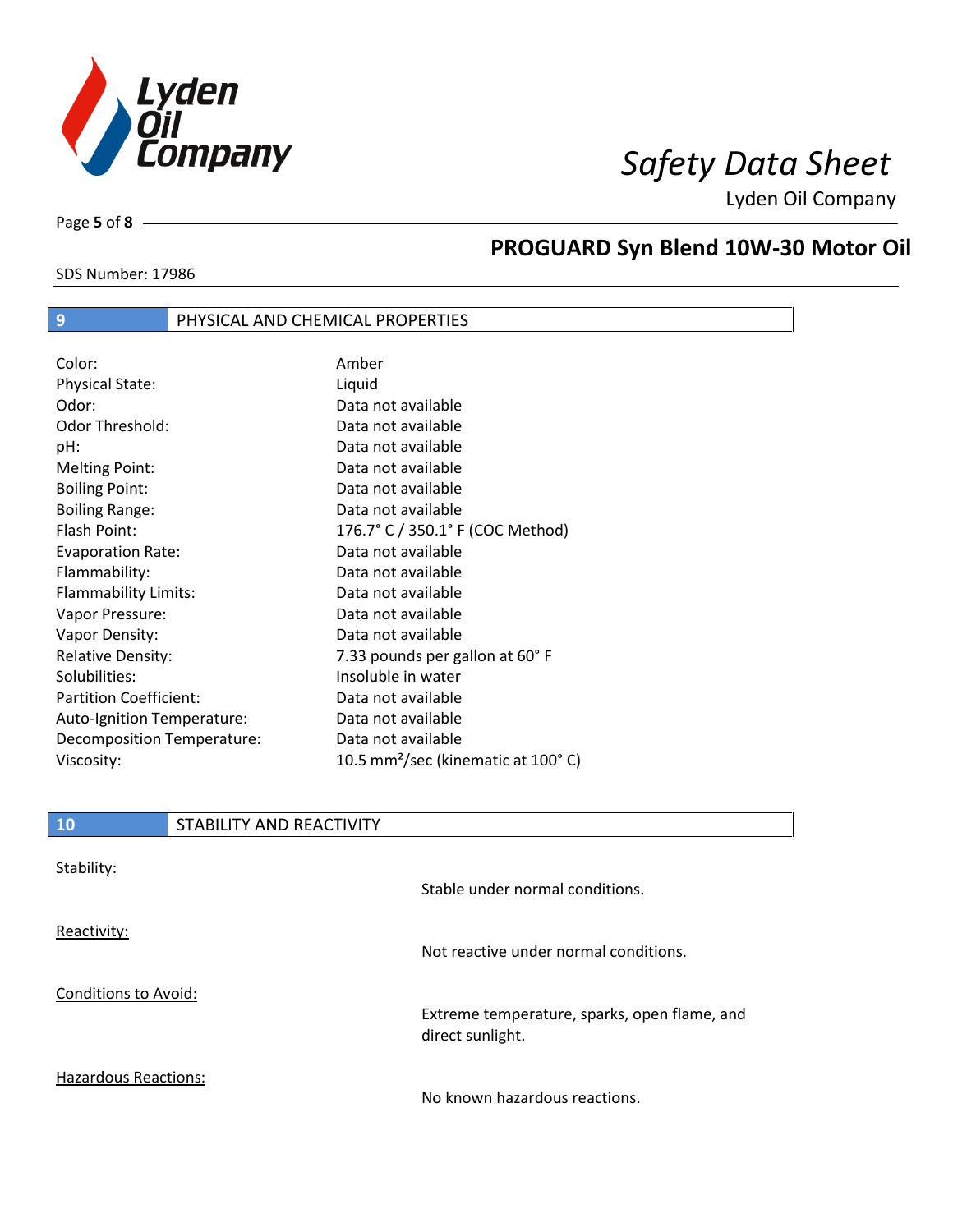

Page **6** of **8**

# *Safety Data Sheet*

Lyden Oil Company

|                                        | PROGUARD Syn Blend 10W-30 Motor Oil                                                                                       |
|----------------------------------------|---------------------------------------------------------------------------------------------------------------------------|
| SDS Number: 17986                      |                                                                                                                           |
| Incompatible Materials:                | No further relevant information available.                                                                                |
| <b>Decomposition Products:</b>         | Hazardous decomposition products are not<br>expected to form.                                                             |
| 11<br><b>TOXICOLOGICAL INFORMATION</b> |                                                                                                                           |
| Routes of Exposure:                    | Skin and eye contact are the primary routes of<br>exposure although exposure may occur following<br>accidental ingestion. |
| <b>Exposure Effects:</b>               | Repeated skin contact may cause dermatitis or an<br>oil acne.                                                             |
| <b>Measures of Toxicity:</b>           | No test data available.                                                                                                   |
| Carcinogenic/Mutagenic Precautions:    | Non-carcinogenic and not expected to be<br>mutagentic.                                                                    |
| 12<br><b>ECOLOGICAL INFORMATION</b>    |                                                                                                                           |
| <b>Ecological Precautions:</b>         | Avoid exposing to the environment.                                                                                        |
| <b>Ecological Effects:</b>             | No specific environmental or aquatic data available.                                                                      |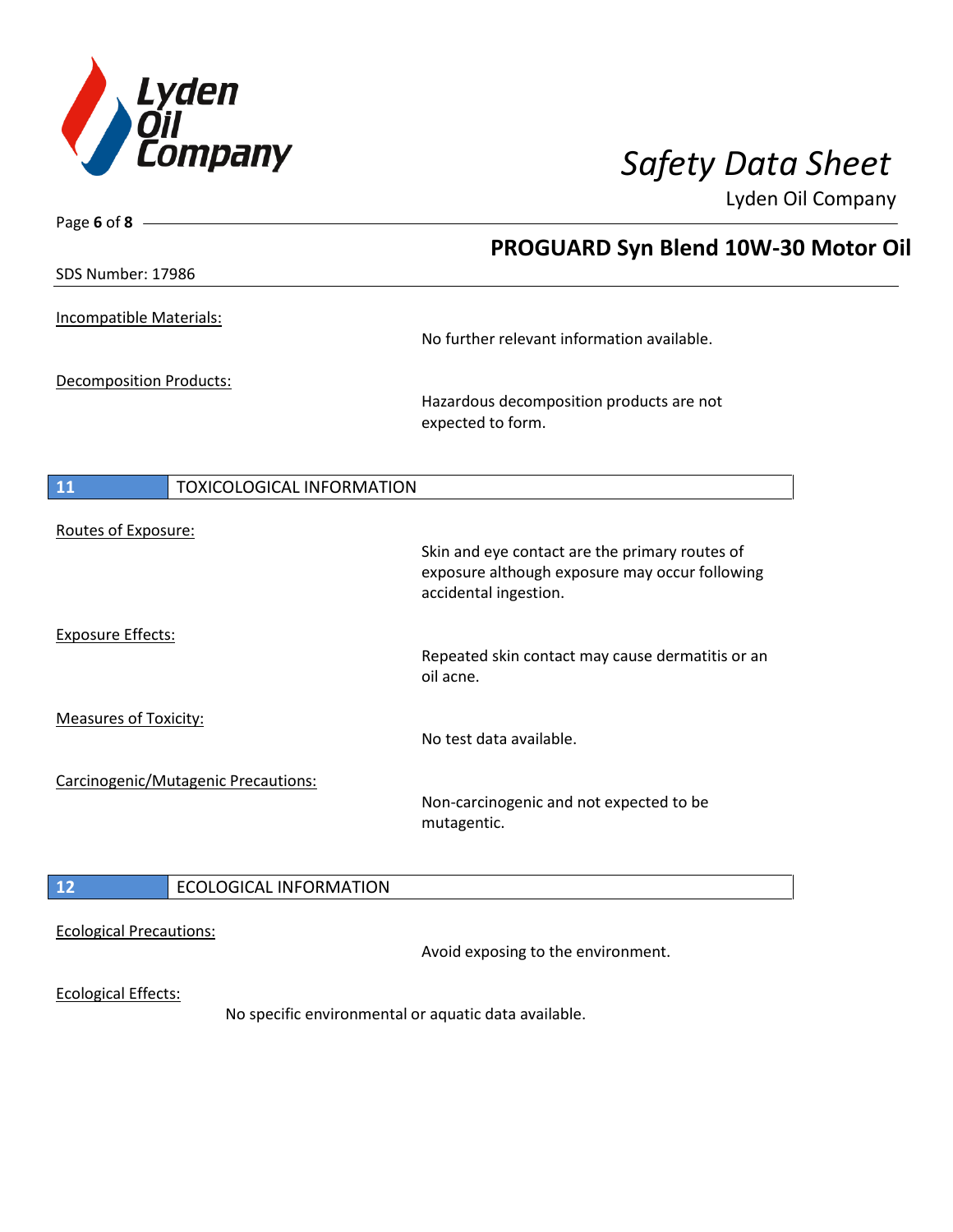

**PROGUARD Syn Blend 10W-30 Motor Oil** 

Lyden Oil Company

SDS Number: 17986

Page **7** of **8**

 $\overline{\phantom{a}}$ 

| 13                              | DISPOSAL CONSIDERATIONS      |                                                  |
|---------------------------------|------------------------------|--------------------------------------------------|
| Disposal Methods:               |                              | Dispose of waste material in accordance with all |
|                                 |                              | local, state, and federal requirements.          |
| <b>Disposal Containers:</b>     |                              | Use properly approved container for disposal.    |
|                                 |                              |                                                  |
| <b>Special Precautions:</b>     |                              | Do not flush to surface waters or drains.        |
| 14                              | <b>TRANSPORT INFORMATION</b> |                                                  |
| <b>UN Number:</b>               | Data not available           |                                                  |
| <b>UN Shipping Name:</b>        | Data not available           |                                                  |
| <b>Transport Hazard Class:</b>  | Data not available           |                                                  |
| Packing Group:                  | Data not available           |                                                  |
| <b>Environmental Hazards:</b>   |                              |                                                  |
|                                 |                              | Data not available                               |
| <b>Bulk Transport Guidance:</b> |                              | Data not available                               |
|                                 |                              |                                                  |
| <b>Special Precautions:</b>     |                              | Not regulated by DOT.                            |
|                                 |                              |                                                  |
|                                 |                              |                                                  |

#### **15** REGULATORY INFORMATION

This material and all of its components are listed on the Inventory of Existing Chemical Substances under the Toxic Substances Control Act.

SARA Section 313: Contains <1% Zn